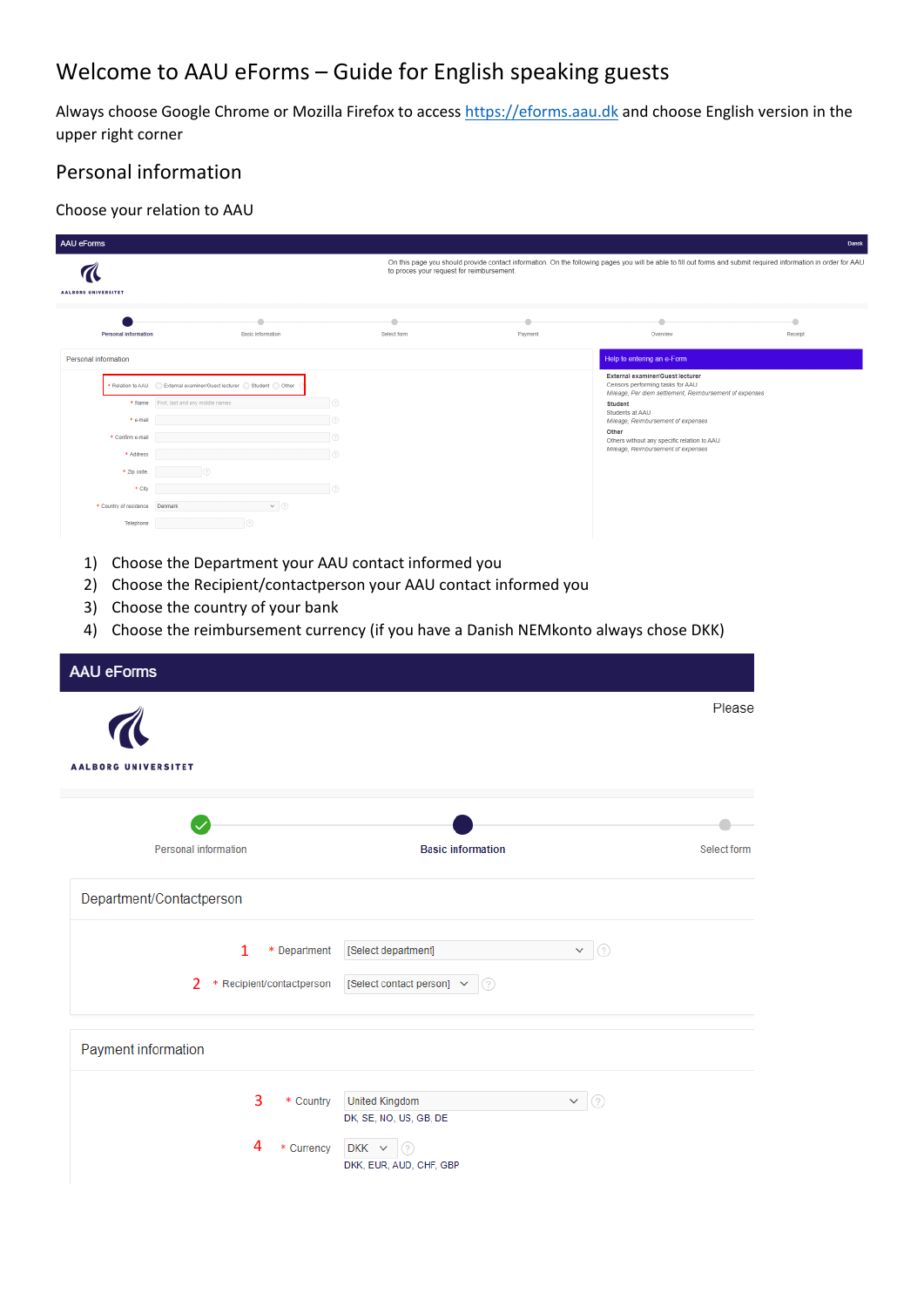#### Select Form

- 1) Write the date of expense
- 2) Write the reason for expense
- 3) Select one or more forms

| <b>AAU eForms</b>                                                                      |                                                                 |                              |                    |                                                                                                      |
|----------------------------------------------------------------------------------------|-----------------------------------------------------------------|------------------------------|--------------------|------------------------------------------------------------------------------------------------------|
| <b>AALBORG UNIVERSITET</b>                                                             |                                                                 |                              |                    | Please check out forms that you expect to use. You<br>relevant for AAU's processing of your request. |
| <b>Personal information</b>                                                            | <b>Basic information</b>                                        |                              | <b>Select form</b> | Payment                                                                                              |
| Reason and period of time                                                              |                                                                 |                              |                    |                                                                                                      |
| Help for period<br>1 * Start date 29-10-2020 <b>11</b><br>Project/reason/purpose * (?) |                                                                 | 29-10-2020 田 ②<br>* End date |                    |                                                                                                      |
| 2                                                                                      |                                                                 |                              |                    |                                                                                                      |
| Select your forms                                                                      |                                                                 |                              |                    |                                                                                                      |
| 3<br>Please select one or more forms from the list above.                              | Reimbursement of expenses (?)<br>Mileage<br>Per diem settlement |                              |                    |                                                                                                      |

- 1) Create one expense per type of expense, and give a good description of reason and purpose for example "bus transportation from station to Fibigerstræde 4, AAU and return. Two tickets in total"
- 2) Write the expense in the original currency. If you paid in DKK type the expense in DKK. The system will use the official daily exchange rate when reimbursing you in your chosen reimbursement currency. If you write another exchange rate you always have to attach documentation for that exchange rate
- 3) Always attach documentation for the expenses you wish to have reimbursement

| <b>AAU eForms</b>                                       |                          |                          |                                                                                                              |                                                  |
|---------------------------------------------------------|--------------------------|--------------------------|--------------------------------------------------------------------------------------------------------------|--------------------------------------------------|
| <b>AALBORG UNIVERSITET</b>                              |                          |                          | Here you can list expenses you have had working for AAU. For each item yo<br>documentation will be rejected. |                                                  |
|                                                         |                          |                          |                                                                                                              |                                                  |
|                                                         |                          |                          |                                                                                                              |                                                  |
| <b>Personal information</b>                             | <b>Basic information</b> | Select form              | <b>Reimbursement of expenses</b>                                                                             | Payment                                          |
| Guestlecturer in Math - Period: 29-10-2020 - 29-10-2020 |                          | Expense                  |                                                                                                              |                                                  |
|                                                         |                          |                          | Period: 29-10-2020 - 29-10-2020                                                                              |                                                  |
| Reimbursement of expenses to non-employees              |                          | * Type                   | Reimbursement ~<br> ල<br><b>Reimbursement of expenses</b>                                                    |                                                  |
|                                                         |                          | * Description            | (2)<br>bus transportation from station to Fibigerstræde 4, AAU and<br>return. Two tickets in total           |                                                  |
| New expense +                                           |                          |                          |                                                                                                              |                                                  |
| Press "New Expense" to claim your an expense to AAU     |                          | $2 *$ Amount             | 80(2)<br>* Currency                                                                                          | $DKK \sim \odot$<br>DKK, EUR, USD, GBP, NOK, SEK |
|                                                         |                          | * Exchange rate          | 12.17 $(2)$                                                                                                  |                                                  |
|                                                         |                          | * Amount (GBP)           | $9.74$ $\odot$                                                                                               |                                                  |
| O Previous                                              |                          | 3 * Attach documentation | $\Box$<br>Choose files                                                                                       |                                                  |
|                                                         |                          |                          | Supported filetypes: pdf,doc,docx,xls,xlsx,jpg                                                               |                                                  |
|                                                         |                          |                          | No documentation                                                                                             |                                                  |
|                                                         |                          |                          |                                                                                                              | Cancel $\mathbb{C}$<br>Create +                  |
|                                                         |                          |                          |                                                                                                              |                                                  |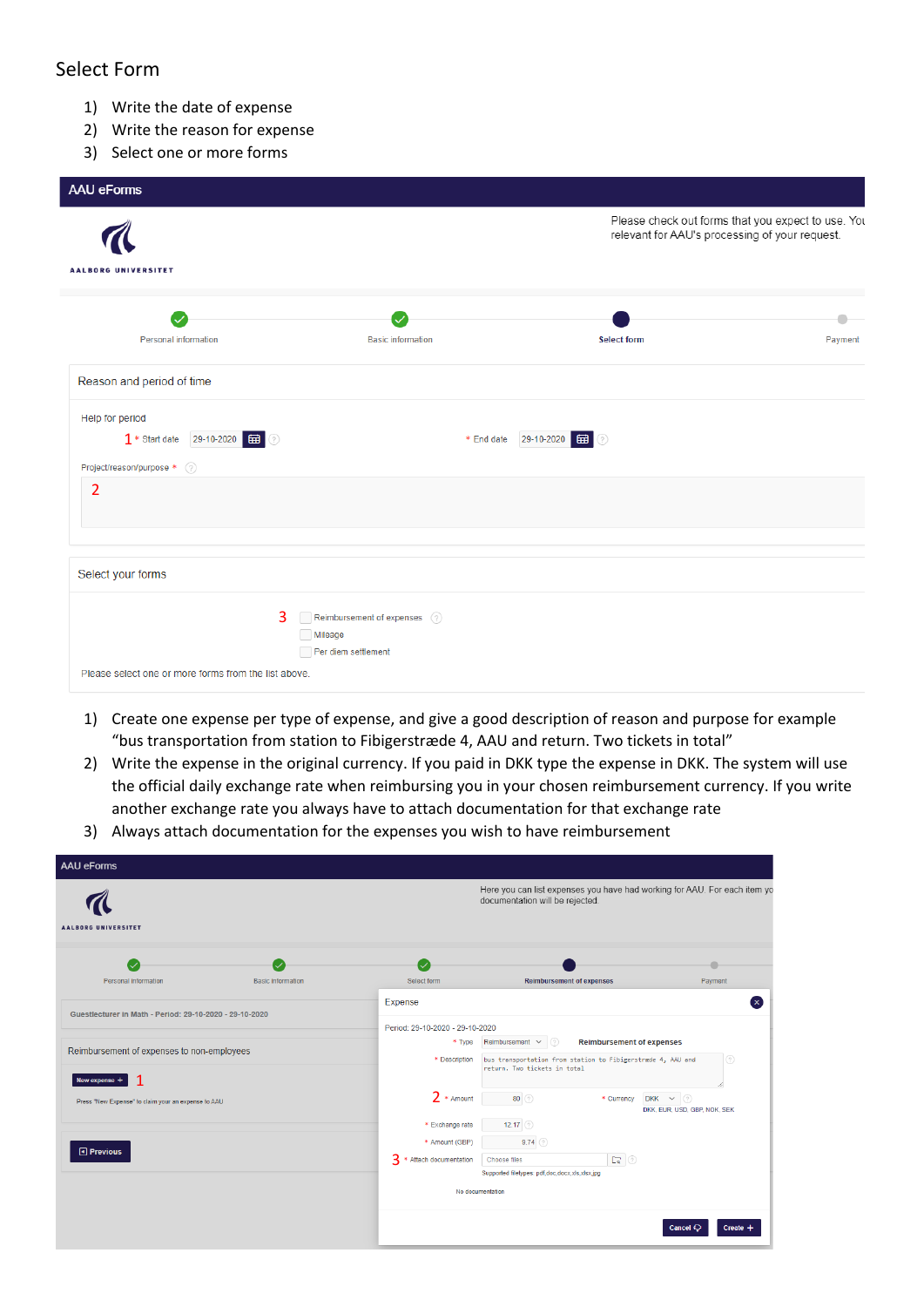### Payment

*If you have a Danish CPR-no.*

- 1) Choose Yes at "Use Nemkonto" and "Danish CPR-no."
- 2) Write your CPR-no.

| <b>AAU eForms</b>                                        |                          |  |  |  |
|----------------------------------------------------------|--------------------------|--|--|--|
| <b>AALBORG UNIVERSITET</b>                               |                          |  |  |  |
|                                                          |                          |  |  |  |
| <b>Personal information</b>                              | <b>Basic information</b> |  |  |  |
| Guestlecturer in maths - Period: 29-10-2020 - 29-10-2020 |                          |  |  |  |
| Payment                                                  |                          |  |  |  |
| Danish CPR-no.                                           |                          |  |  |  |
| $1 * U$ se Nemkonto                                      | Yes<br>No                |  |  |  |
| * Danish CPR-no.                                         | Yes<br>No<br>0           |  |  |  |
| $2 *$ CPR number                                         | DDMMYYNNNN<br>2          |  |  |  |

*If you do not have a Danish CPR-no.*

- 1) Choose No in "Use Nemkonto"
- 2) Write your bank information

| <b>AAU eForms</b>                                        |                          |  |  |  |
|----------------------------------------------------------|--------------------------|--|--|--|
| <b>AALBORG UNIVERSITET</b>                               |                          |  |  |  |
| <b>Personal information</b>                              | <b>Basic information</b> |  |  |  |
| Guestlecturer in maths - Period: 29-10-2020 - 29-10-2020 |                          |  |  |  |
| Payment                                                  |                          |  |  |  |
| Danish CPR-no.                                           |                          |  |  |  |
| 1. * Use Nemkonto                                        | <b>No</b><br>Yes         |  |  |  |
| <b>Bank information</b>                                  |                          |  |  |  |
| Country: GB, Currency: GBP                               |                          |  |  |  |
| 2<br>* Bank name                                         | ⊚                        |  |  |  |
| * IBAN                                                   |                          |  |  |  |
| * SWIFT                                                  | ⊘                        |  |  |  |